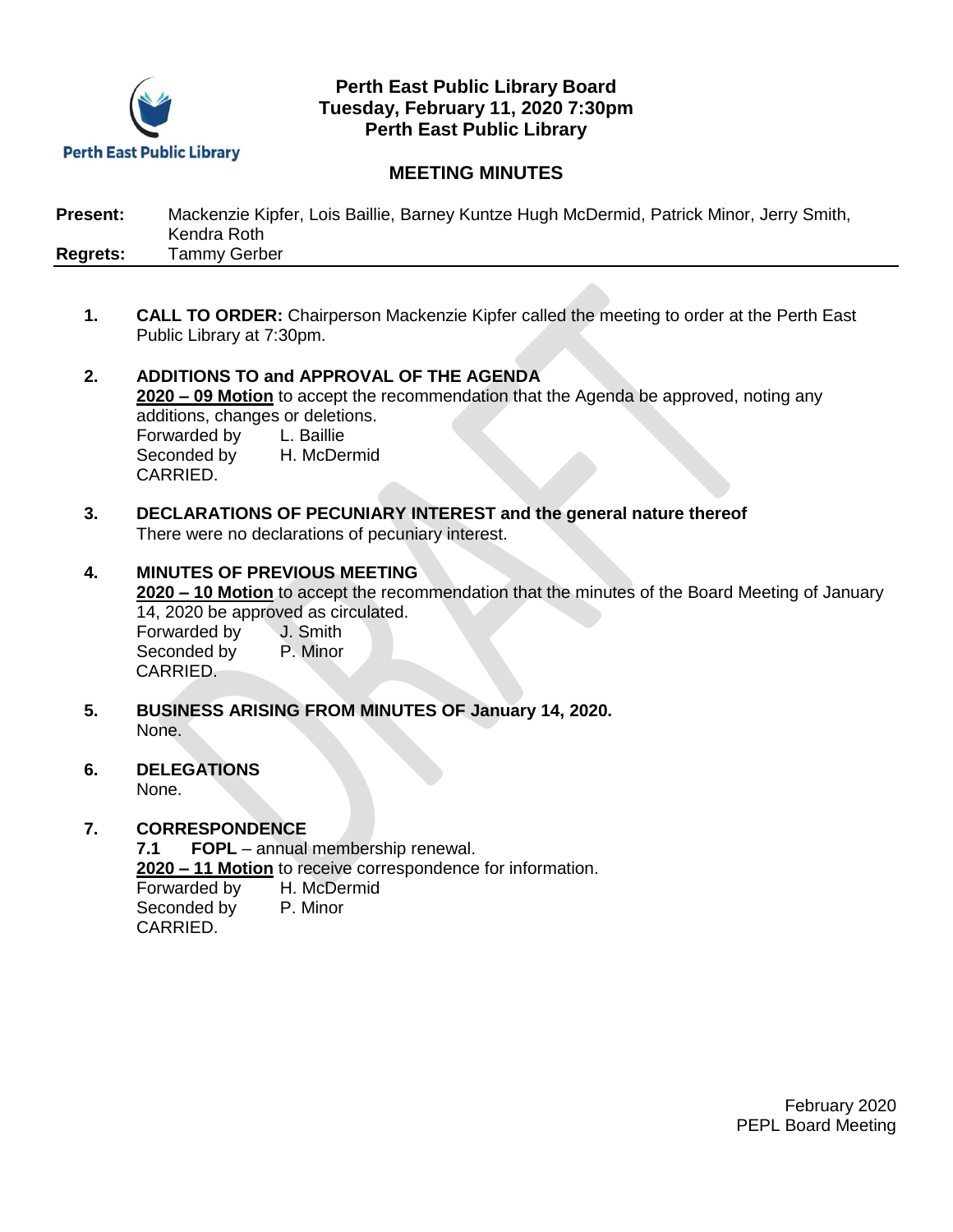## **8. FINANCE REPORTS**

### **8.1 Year-to-Date Reports**

**2020 – 12 Motion** that the un-audited January Year-to-Date reports be received as information. Forwarded by P. Minor<br>Seconded by L. Baillie

Seconded by CARRIED.

## **8.2 Accounts Payable**

**2020 – 13 Motion** to receive the Accounts Payable report as information.

Forwarded by B. Kuntze Seconded by H. McDermid CARRIED.

## **9. CEO'S REPORT**

### **9.1 CEO's Report**

**2020 – 14 Motion** to receive the CEO's report as information. Forwarded by H. McDermid

Seconded by P. Minor CARRIED.

### **9.2 2019 Annual Report**

**2020 – 15 Motion** to approve the 2019 Annual Report and distribute the document to the public.

Forwarded by P. Minor Seconded by H. McDermid CARRIED.

### **10. COMMITTEE REPORTS**

- **10.1 Finance Committee**  no report
- **10.2 Personnel Committee –** no report. Meeting on March 10, 2020.
- **10.3 Strategic Planning Committee –** no report. Meeting on March 10, 2020.
- **10.4 PCIN Board –** no report
- **10.5 SOLS Trustee Council 3 –** no report. Meeting schedule for April 18, 2020.
- **10.6 Council Report –** verbal report from H. McDermid & J. Smith

#### **11. BOARD EDUCATION**

- **11.1 Community Led-Library**
- **12. CLOSED SESSION REPORT**

#### **13. NEW BUSINESS**

#### **13.1 Board By-Laws**

**2020 – 16 Motion** THAT the Perth East Public Library Board By-Laws be accepted as revised AND THAT the CEO will follow up and advise on section 12.7. Forwarded by P. Minor

> February 2020 PEPL Board Meeting